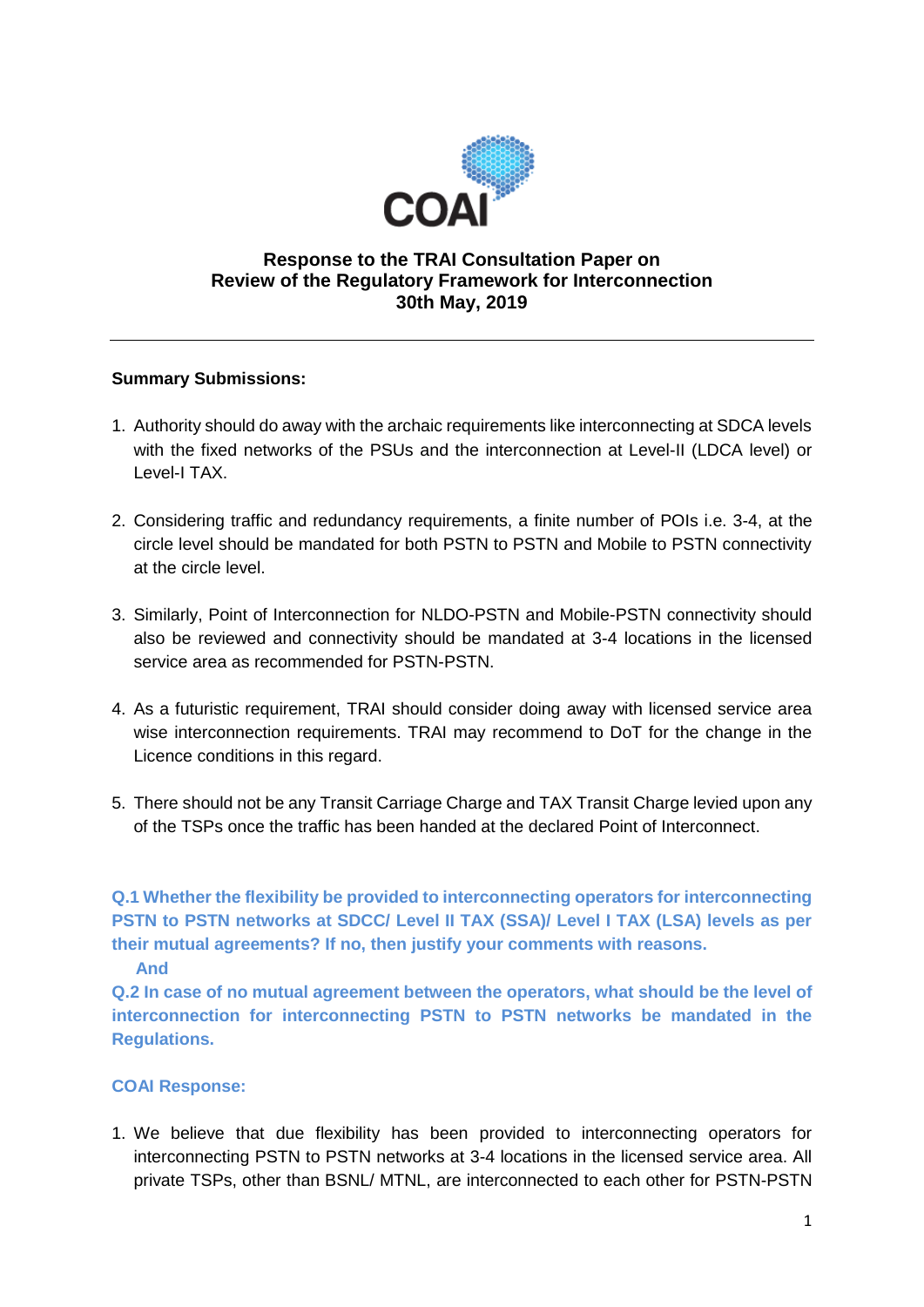connectivity at finite few locations, say 3-4, in the licensed service area. However, in the absence of a mandate to interconnect at finite few locations, in a licensed service area, BSNL/MTNL do not agree to this and ask the private operators to interconnect at SDCA/ LDCC Level. In this context, we would like to make the following suggestions:

# 2. **TRAI needs to prescribe/ mandate for ONLY few POI i.e. 3-4 at the circle level for PSTN to PSTN connectivity**

- a. As has been noted by the Authority, for the purpose of routing of calls, the country has been divided into 22 LSAs, 322 LDCAs/ SSAs and 2645 SDCA. Accordingly, for entry of a new fixed line operator at all India level, more than 2645 POIs need to be established for local calls only, with each competing fixed line operator. This acts as a deterrent for new fixed line service providers.
- b. It is also pertinent to note that as of March 2019 the fixed-line subscriber base at 22 mn was just 1.8% of the total subscriber base. As a result, such a large number of POIs established by any fixed line operator handle only an insignificant percentage of total telephony traffic thereby leading an inefficient utilization of resources. This highly decentralized type of interconnection is also not in the interest of service providers as it increases the cost of operations.
- c. Further, with the advent of IP networks, the TDM based circuit switched networks are being replaced with IP based packet switched core networks. In case of IP based packet switched core networks, a single soft switch along with the required number of Access/Line Media Gateway (LMG) and Trunk Media Gateway (TMG) can replace large number of standalone TDM based switches. In fact, one soft switch may be sufficient to cater to the requirement of one or more than one LSAs. As a large number of LMGs and TMGs can be parented to a single Soft Switch, the requirement of a large number of standalone TDM switches can be avoided.
- d. Considering the above, it may be worthwhile to simplify the present interconnection framework for fixed-line networks to give the flexibility to interconnecting operators.
- e. Moreover the present interconnection hierarchy, as captured in Table1, 2, 3 and 4 of Annexure -1 of the TRAI Consultation paper, is only being followed by Public sector TSPs i.e. BSNL/MTNL. For all TSPs other than BSNL/ MTNL, a single switch is providing service in the whole licence service area and needs to be interconnected at only one location.
- f. The complex nature of Fixed-Fixed point of interconnection is also not required now keeping in view the existing tariffs. The days are gone when one SDCC to another SDCC calls were treated and charged as long-distance calls. There were other regulatory hurdles like Access Deficit Charges (ADC) and distance-based carriage charges etc. Such hurdles have already been removed by TRAI. Today, similar to mobile tariffs, the tariffs of wireline are also the same for whole circle (as local calls).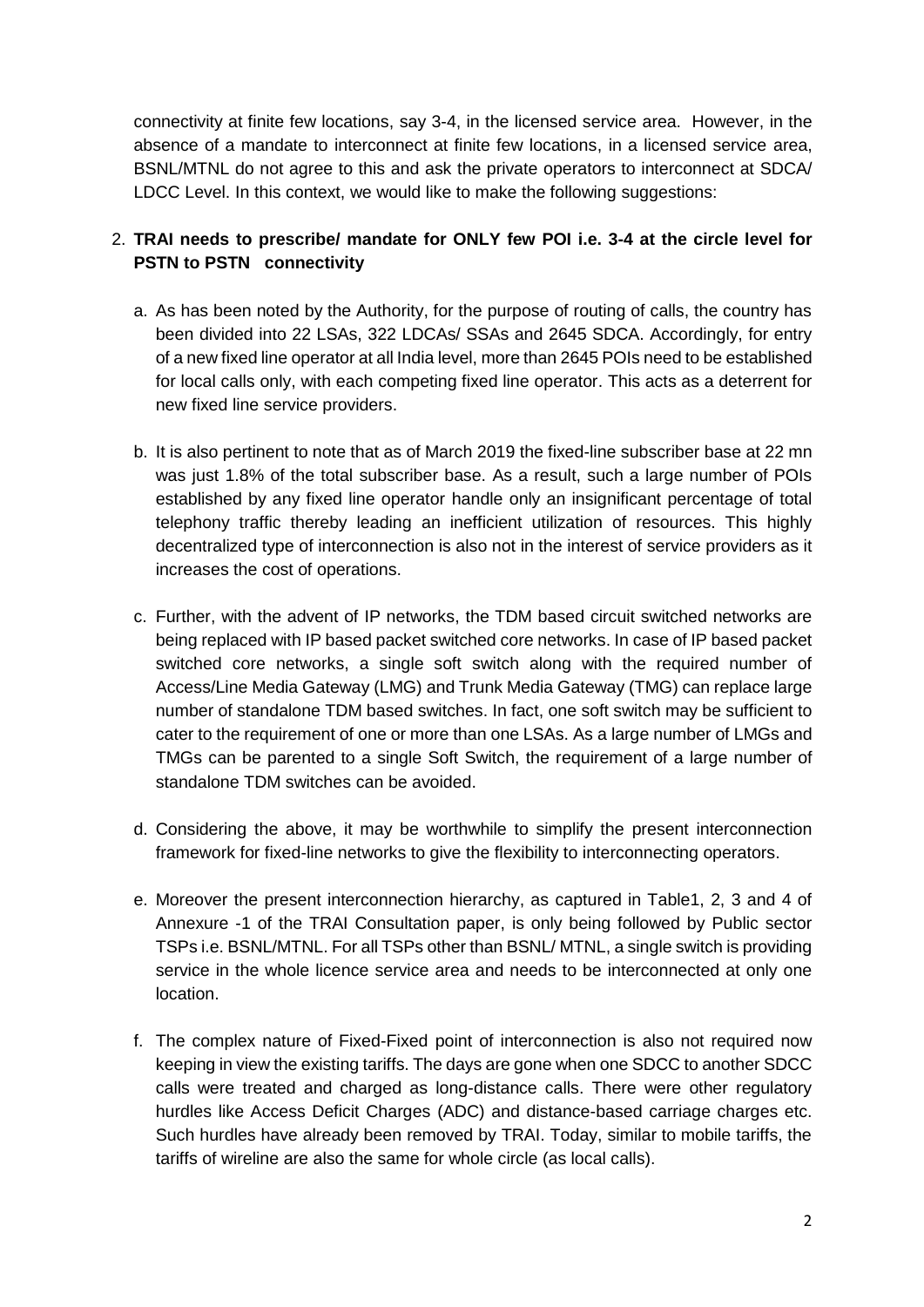g. In view of the above, to continue with the existing points of interconnection is highly inefficient utilisation of resources. Hence, considering traffic and redundancy requirements, there is an urgent **need to mandate for ONLY a few POIs i.e. 3-4 at the circle level for PSTN-PSTN interconnection.**

**3. TRAI needs to prescribe/ mandate for ONLY few POIs i.e. 3-4 at the circle level for PLMN - PSTN connectivity as well:**

- **a.** We would like to submit that a similar approach needs to be adopted for the PLMN to PSTN connectivity as suggested for the PSTN to PSTN connectivity.
- **b.** At present, interconnection between PLMN (Mobile) to PSTN (Fixed) is at
	- Intra-circle Mobile to Fixed call is being handed over by mobile operator to basic operator at Level-II TAX.
	- Inter-circle Mobile to Fixed-line call is being handed over at SDCC Tandem to BSNL Fixed line.
	- Inter-circle mobile to mobile calls and intra-circle mobile to mobile calls are interconnected at the GMSC level.
- **c.** The abovementioned levels of interconnection were decided keeping in view the PSTN network hierarchy. This has resulted in around **350 POIs** for the PLMN to PSTN connectivity.
- **d.** There is need to reduce so many POIs in order to reduce cost and ensure efficient utilisation of resources. Thus, we suggest that TRAI should mandate PLMN-PSTN connectivity **be limited to ONLY few POIs i.e. 3-4 at the circle level.**
- **e.** At the same time, so as to provide flexibility in case of mobile network, POI at multiple locations in a service area may be permitted for better **redundancy** purpose **subject to mutual agreement** by both interconnecting parties**.**

# **4. TRAI needs to prescribe/ mandate for ONLY a few POIs i.e. 3-4 at the circle level for NLDO- PSTN connectivity as well:**

- a. We are of the view that TRAI should mandate a similar provision for NLDO-PSTN connectivity as well.
- b. Similar to the PSTN to PSTN connectivity there should be only few POIs i.e. 3-4 at the circle level for the NLD to PSTN calls.
- **5. Thus, the Authority should do away with the archaic requirements like interconnecting at SDCA levels with the fixed networks of the PSUs and should mandate interconnection at a few finite locations, i.e. 3-4, in a LSA for PSTN-PSTN, PLMN-PSTN and NLDO-PSTN connectivity.**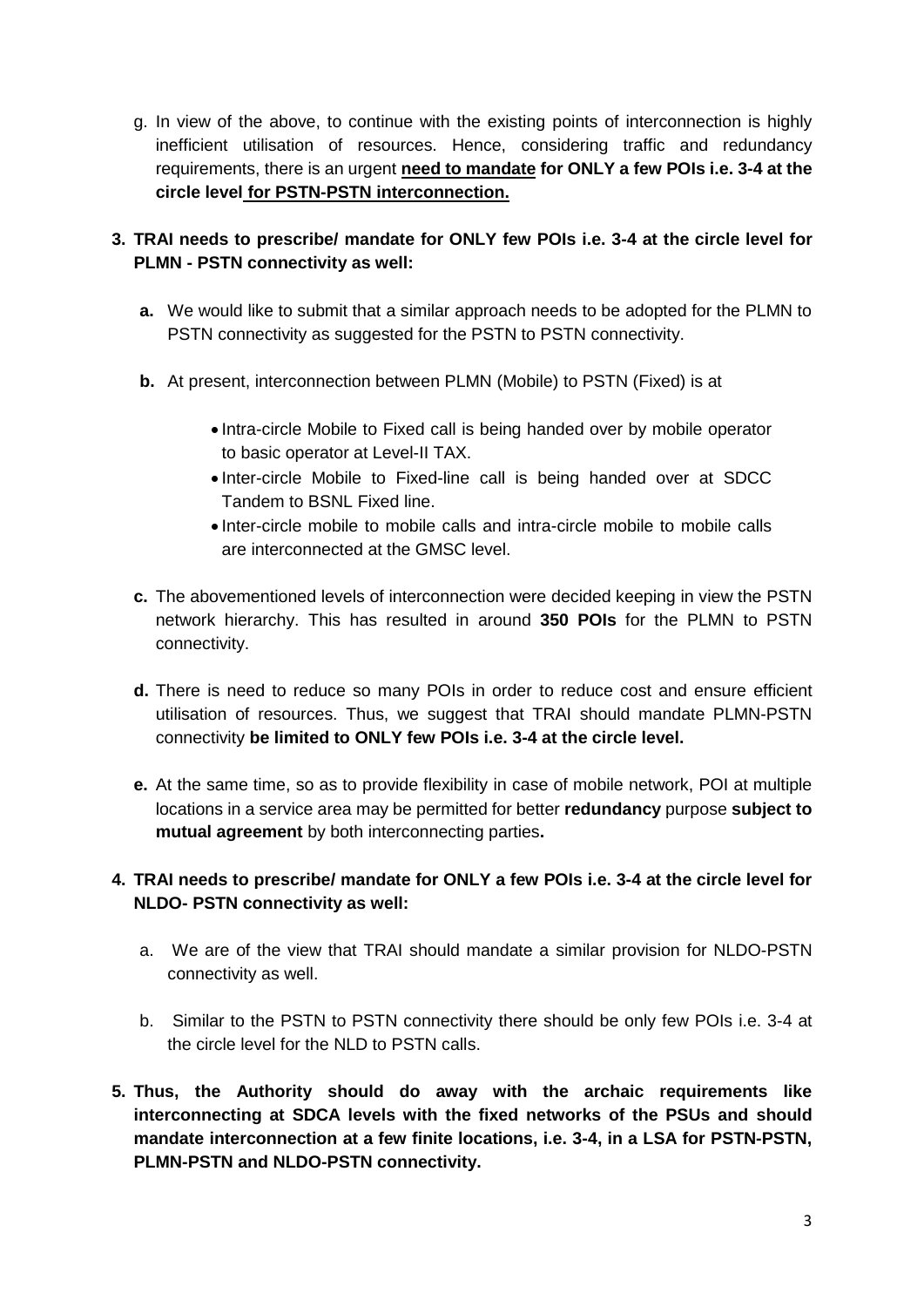## **Q3. Any other issue you would like to bring to the attention of the Authority.**

#### **COAI Response:**

#### **1. National Level rather than circle level connectivity:**

- a. We believe that in the near future, the option of One India One License may be considered by the Government. It is further submitted that almost all Access operators are using their captive NLD network. Considering the technical advancements, TRAI may consider doing away with service area-based POI requirement/ mandate
- b. We request TRAI to kindly consider this aspect and Recommend to DoT for any change in the Licence conditions to have National Level interconnection rather than at the circle level.

## **2. No Transit Carriage Charge and TAX Transit Charge be levied by any TSP:**

#### **Transit Carriage Charge:**

- a. As highlighted above there should be finite few POIs i.e. 3-4 in each circle for PSTN PSTN, PLMN to PSTN and NLDO-PSTN connectivity.
- b. Accordingly, there should be no transit charges levied for carriage within the network of BSNL/MTNL (i.e. from L-I TAX to L-II TAX or from L-II TAX to SDCC Tandem). The private TSPs should be able to handover the traffic to BSNL network at one point and its should be the responsibility of BSNL/MTNL to carry the traffic to the destination within their network.
- c. Currently, BSNL does not provide direct POIs at SDCA and declare Level-2 TAX as the only point of termination for intra-circle calls from mobile to Fixed line of BSNL.
- d. Therefore, intra circle mobile calls made to BSNL Fixed Line subscribers are mandatorily required to be handed over by Access Providers /CMSPs at Level-2 TAX which is the declared termination point, from where it is carried by BSNL to SDCA in which the subscriber is located. BSNL has an exclusive monopoly on this carriage, thus making it a de facto termination charge.
- e. The licenses on the NLD operators have been amended to permit them to carry intra circle long distance calls *with mutual agreement with originating service provide.*  Although the access providers are allowed to enter into agreements with NLDOs for carrying intra circle calls, the private cellular operators have not yet been able to take advantage of this facility and are forced to continue to handover their traffic to BSNL at Level-II TAX.